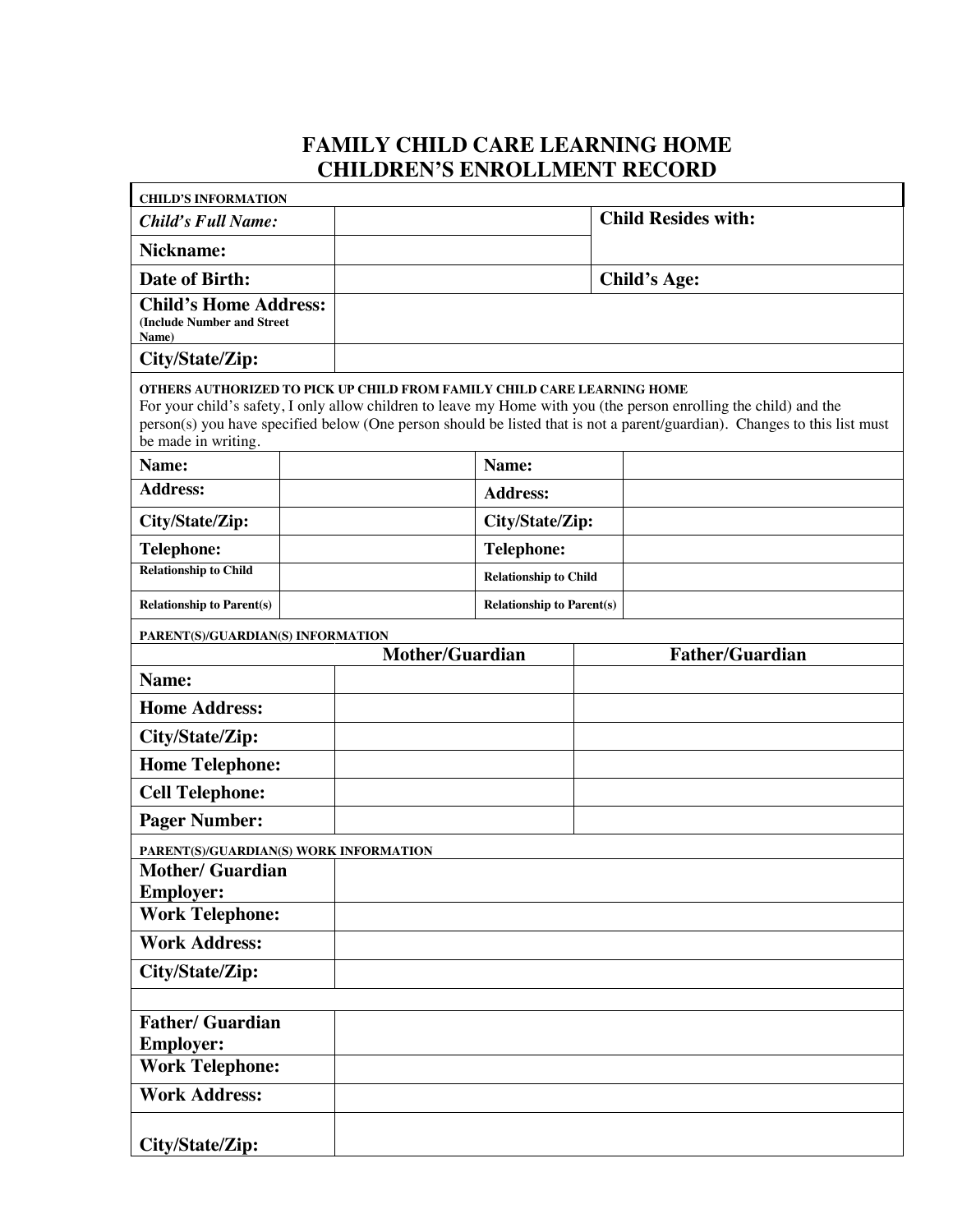#### **SPECIAL INSTRUCTIONS TO CONTACT PARENTS:**

## **OTHER EMERGENCY CONTACT INFORMATION**

In case of illness or other emergency, give the name, address and telephone number of nearest relative or friend who can be contacted if the parents cannot be reached.

| Name:                                                   |                    |                   |                          |               |  |  |
|---------------------------------------------------------|--------------------|-------------------|--------------------------|---------------|--|--|
| <b>Relationship to Child:</b>                           | $\Box$ Grandparent | $\Box$ Aunt/Uncle | $\square$ Sister/Brother | $\Box$ Friend |  |  |
| <b>Address:</b><br>(Include Number and Street)<br>Name) |                    |                   |                          |               |  |  |
| City/State/Zip:                                         |                    |                   |                          |               |  |  |
| <b>Telephone:</b>                                       |                    |                   |                          |               |  |  |
| <b>CHILD'S PEDIATRICIAN OR SOURCE OF HEALTH CARE</b>    |                    |                   |                          |               |  |  |
| <b>Name of Physician:</b>                               |                    |                   |                          |               |  |  |
| <b>Telephone:</b>                                       |                    |                   |                          |               |  |  |
| <b>Address:</b><br>(Include Number and Street)<br>Name) |                    |                   |                          |               |  |  |
| City/State/Zip:                                         |                    |                   |                          |               |  |  |

## **MEDICAL EMERGENCY STATEMENT**

**I hereby give \_\_\_\_\_\_\_\_\_\_\_\_\_\_\_\_\_\_\_\_\_\_\_\_\_\_\_\_\_\_\_\_\_\_\_\_\_\_\_(Name of Family Child Care Provider) permission to take my child, \_\_\_\_\_\_\_\_\_\_\_\_\_\_\_\_\_\_\_\_\_\_\_\_\_\_\_\_\_\_\_\_\_\_\_\_\_, to a hospital for medical treatment when I cannot be**

**reached.**

\_\_\_\_\_\_\_\_\_\_\_\_\_\_\_\_\_\_\_\_\_\_\_\_\_\_\_\_\_\_\_\_\_ \_\_\_\_\_\_\_\_\_\_\_\_\_\_\_\_\_\_\_\_\_\_\_\_\_\_\_\_\_\_\_\_\_\_ **Parent Signature Date Signed** 

Note: Many emergency services personnel often require notarized authorization in order to proceed with care. Please request from your provider and complete a **MEDICAL CARE AND EMERGENCY CONTACT INFORMATION** form in order to provide this detailed information.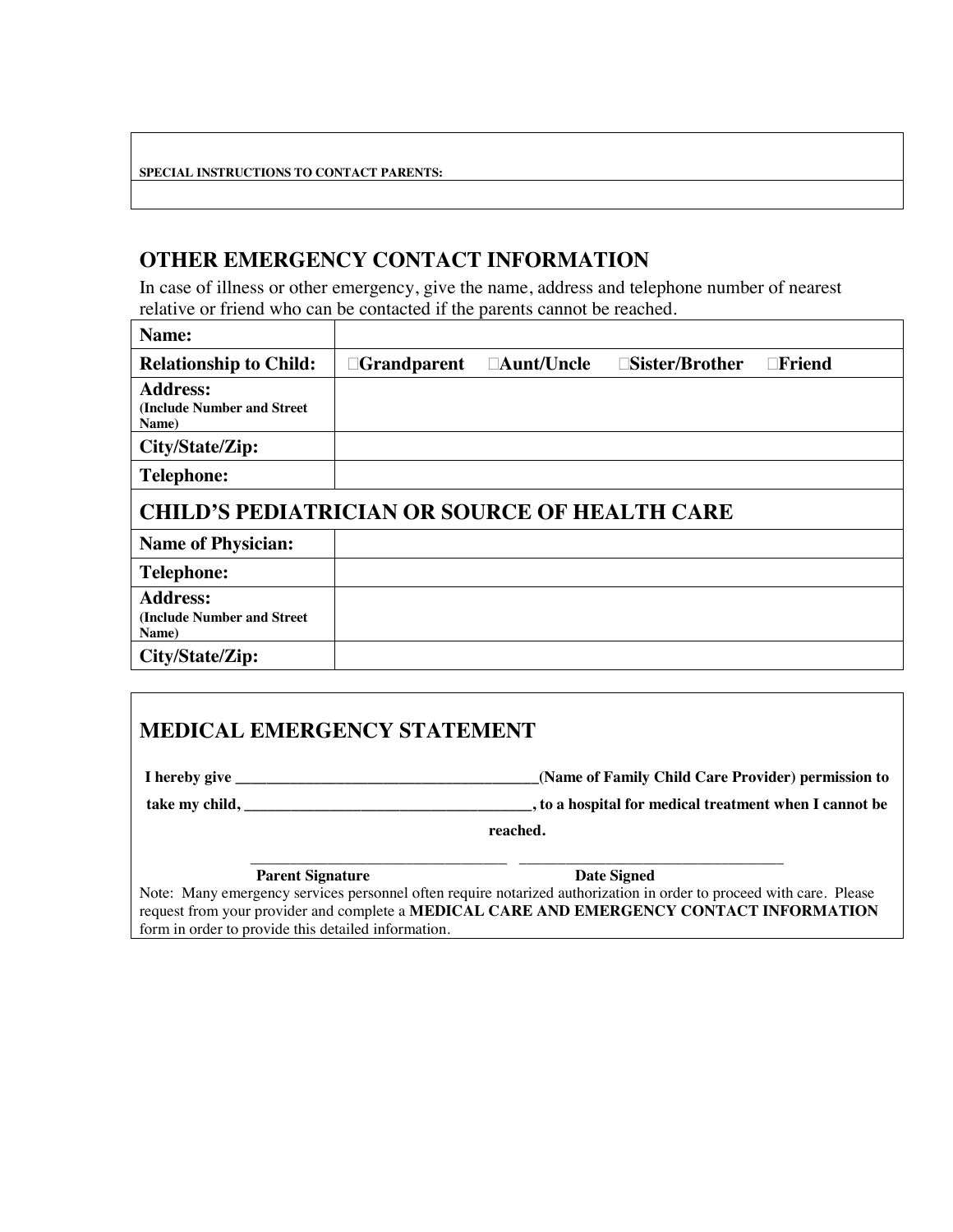| PERMISSION TO TAKE THE CHILD OFF THE PREMISES                                                                                                                                       |                            |             |
|-------------------------------------------------------------------------------------------------------------------------------------------------------------------------------------|----------------------------|-------------|
|                                                                                                                                                                                     | (Name of Family Child Care |             |
|                                                                                                                                                                                     | , on                       |             |
| excursions from the Family Child Care Learning Home that might include the following types                                                                                          |                            |             |
| of activities:                                                                                                                                                                      |                            |             |
|                                                                                                                                                                                     |                            |             |
|                                                                                                                                                                                     |                            |             |
|                                                                                                                                                                                     |                            |             |
| (The provider should fill in the above list with activities that she might provide away from home.<br>Examples might include trips to the store, riding in the car, swimming, etc.) |                            |             |
| <b>Parent/Guardian</b>                                                                                                                                                              | <b>Date</b>                | <b>Date</b> |
| <b>CHILD'S SCHEDULE AND INTERESTS</b>                                                                                                                                               |                            |             |
| The following information will assist the provider to understand and care for your child.                                                                                           |                            |             |
|                                                                                                                                                                                     |                            |             |
| Please describe your child's eating habits, i.e. food likes and dislikes, etc.                                                                                                      |                            |             |
| <b>NOTE:</b> Complete <b>INFANT FEEDING PLAN</b> for children who are under 1 year of age.                                                                                          |                            |             |
|                                                                                                                                                                                     |                            |             |
|                                                                                                                                                                                     |                            |             |
|                                                                                                                                                                                     |                            |             |
|                                                                                                                                                                                     |                            |             |
| Describe the play activities that your child likes, both indoors and out-of-doors.                                                                                                  |                            |             |
|                                                                                                                                                                                     |                            |             |
|                                                                                                                                                                                     |                            |             |
|                                                                                                                                                                                     |                            |             |
| Describe your child's naptime habits.                                                                                                                                               |                            |             |
|                                                                                                                                                                                     |                            |             |
|                                                                                                                                                                                     |                            |             |
|                                                                                                                                                                                     |                            |             |
|                                                                                                                                                                                     |                            |             |
| Describe your child's toilet and hygiene habits.                                                                                                                                    |                            |             |
|                                                                                                                                                                                     |                            |             |
|                                                                                                                                                                                     |                            |             |
|                                                                                                                                                                                     |                            |             |
|                                                                                                                                                                                     |                            |             |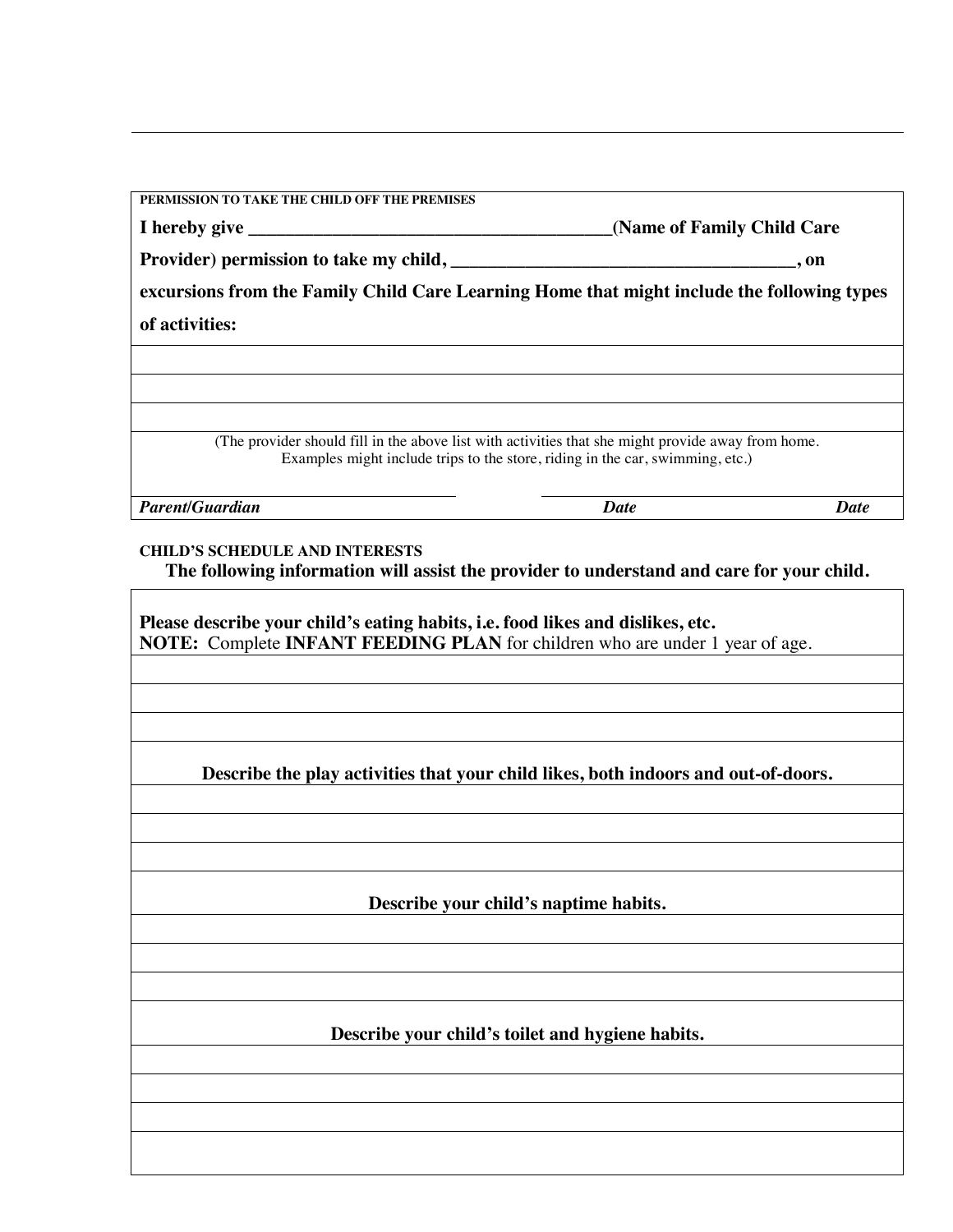|  |  |  |  | Please add any other special information that is important to your child's care here: |  |
|--|--|--|--|---------------------------------------------------------------------------------------|--|
|  |  |  |  |                                                                                       |  |

**Does your child have any known allergies?**  $\Box$  **Yes**  $\Box$  **No** If yes, please explain:

**Does your child have any known medical problems?**  $\Box$  **Yes**  $\Box$  **No** If yes, please explain:

**Please read the statement below and initial the box to the left if you have provided this information.**

My child has known allergies and/or other medical problems. I have requested from my provider and completed a **MEDICAL CARE AND EMERGENCY CONTACT INFORMATION** form in order to provide this detailed information.

*Parent/Guardian Date*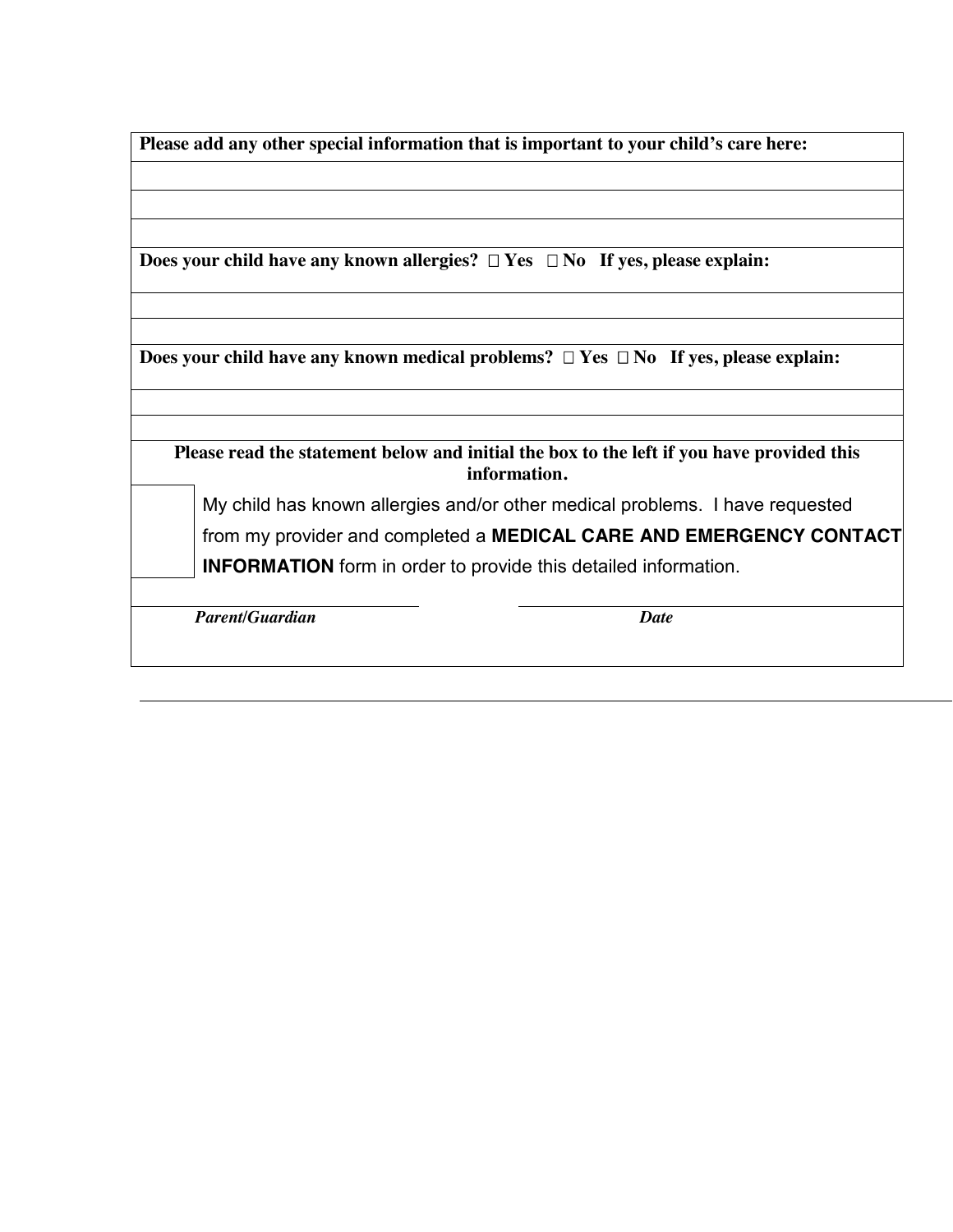### **Authorization to Dispense External Preparations**

Family Child Care Learning Home Rule: 290-2-3.11(1)(e)

Except for first aid, personnel shall not hand out prescription or nonprescription medications to a child without specific written authorization from the child's physician or parent. All medications shall be stored in accordance with the prescription or label instructions and kept in places that are inaccessible to children. Each dose of medication given to a child shall be documented showing the child's name, name of medication, date and time given, and the name of the person giving the medication.

Child's Name Date Date

(Provider's Name)

I hereby give permission to apply one or more of

the following products, in accordance with directions on the container (Check all that apply):

| <b>Baby Wipes</b>                                        |
|----------------------------------------------------------|
|                                                          |
| Band-aids                                                |
|                                                          |
| Neosporin, Bacitracin or similar ointment                |
|                                                          |
| Bactine or similar first aid spray                       |
|                                                          |
| Sunscreen                                                |
|                                                          |
| <b>Insect Repellent</b>                                  |
|                                                          |
| Non-prescription ointment (A&D, Desitin, Vaseline, etc.) |
|                                                          |
| Other (please specify):                                  |
|                                                          |
| Other (please specify):                                  |

(Provider's Name)

products in accordance with the directions on the container.

\_\_\_\_\_\_\_\_\_\_\_\_\_\_\_\_\_\_\_\_\_\_\_\_\_\_\_\_\_\_\_\_\_\_\_\_\_\_\_\_\_\_\_\_\_\_\_\_ \_\_\_\_\_\_\_\_\_\_\_\_\_\_\_\_\_ Parent/Guardian Signature Date

Parent/Guardian Signature Date

administer the checked

\_\_\_\_\_\_\_\_\_\_\_\_\_\_\_\_\_\_\_\_\_\_\_\_\_\_\_\_\_\_\_\_\_\_\_\_\_\_\_\_\_\_\_\_\_\_\_\_ \_\_\_\_\_\_\_\_\_\_\_\_\_\_\_\_\_\_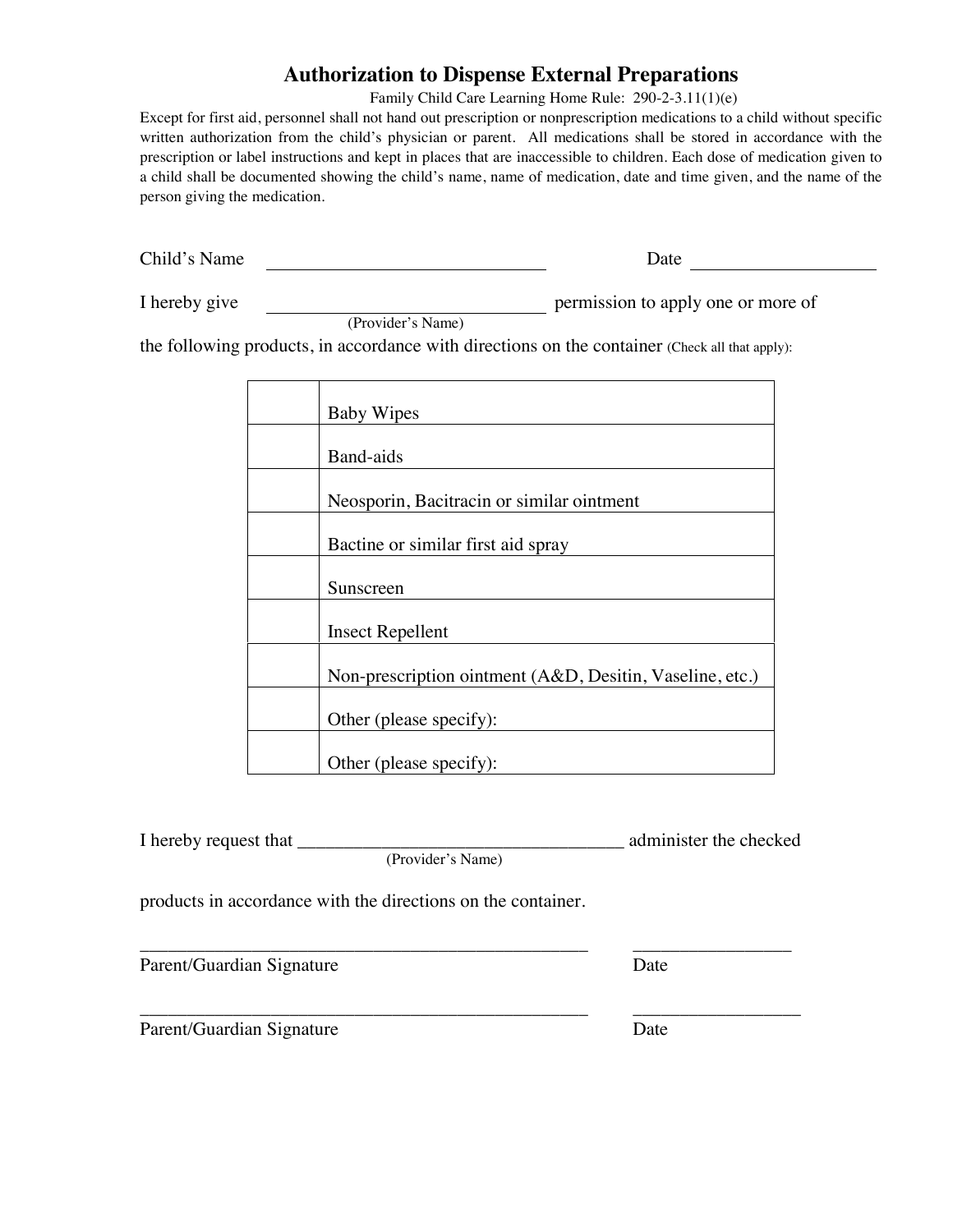#### **Schedules/Transportation/Tuition:**

#### **Center Hours:**

We may be closed New Year's Day, Memorial Day, Fourth of July, Labor Day, Thanksgiving and day after, as well as Christmas Day. We will inform you when and if we will be closed for these days. Tuition is not reduced as a result of center closures.

#### **Schedule and Transportation Acknowledgements**

- 1. Regular Schedule: Tuition is based on the child's regular schedule. If my child's schedule changes in any way, I will notify the center immediately. Tuition and fees are not pro-rated for illness, holidays, or emergency closures. I agree to pay full tuition even if my child is absent for one or more days, except for pre-arranged "reservation weeks."
- 2. Absences: will notify the center by 9:00 am when my child will be absent. Four weeks notice is required to withdraw your child from the center. Tuition equivalent up to 4 weeks will be charged without notice to withdraw.

#### **Tuition and Fee Information:**

- 1. Tuition & Late Payment Fee: A full month of payment is due in advance. In-center tuition payments are due by the close of business on the Friday prior to service, and online tuition payments are due by 11pm, the Sunday prior to service. Full tuition is due in case of illness, absence, vacation, center holidays, or center closings. If tuition is not paid no time, a late fee of will be charged. Tuition does not include sleeping mats, diapers, at least 3 prepared bottles, extra formula, at least 3 sippy cups, or substitute food for meals and snacks if child has food preferences. Please label with a Sharpie. Tuition includes breakfast, lunch and afternoon snack from our menu. Dinner can also be provided for the week for an extra fee. Tuition also includes a curriculum, child care, outdoor play, and performing arts classes.
- 2. Registration Fee: A nonrefundable annual registration fee is due at time of enrollment and payable each year on or before September 1. If your child is withdrawn from the program and later re-enrolls, a new registration fee is due at that time.
- 3. Reservation Week: If you know your child will be absent for a full week, you may use a reservation week instead of paying full tuition. Please provide a 2 week notice of any intended vacation.
- 4. Late Pick-Up Fee: A late pick up fee per child will be assessed when a child is left beyond the center's operating hours.
- 5. Financial Obligations: NSF fee will apply for declined check or credit card. Payments from families with prior unpaid returned checks must pay in the form of a money order or cashier's check. Families with continuous returned check activity may be subject to immediate termination of services.
- 6. Drop In Fee: Pay daily

#### **Other Terms:**

I give permission for my child to be photographed and videoed in the Family Child Care Learning Home and during program functions and field trips. I consent to the use of photographs/videos on social media. \_\_\_\_\_\_\_\_\_\_\_ (initial)

I have read, understand and accept all of the terms in this Agreement. I will promptly update any information provided in this Agreement if anything changes. The Family Child Care Learning Home management does not have the authority to change the terms of this Agreement (other than inserting information where required) either verbally or in writing. A child may be dis-enrolled by the center without prior notice if, in the sole opinion of the center, it is in the best interest of the child or the center. We reserve the right to alter policies and/or program at any time. The terms of this agreement, including tuition and fees, are subject to change in whole or in part by the center with 30 days' notice.

This Agreement will begin on **and the set of the set of the set of the set of the set of the set of the set of the set of the set of the set of the set of the set of the set of the set of the set of the set of the set of t** 

**Primary Parent/Guardian Signature \_\_\_\_\_\_\_\_\_\_\_\_\_\_\_\_\_\_\_\_\_\_\_\_\_\_\_ Date\_\_\_\_\_\_\_**